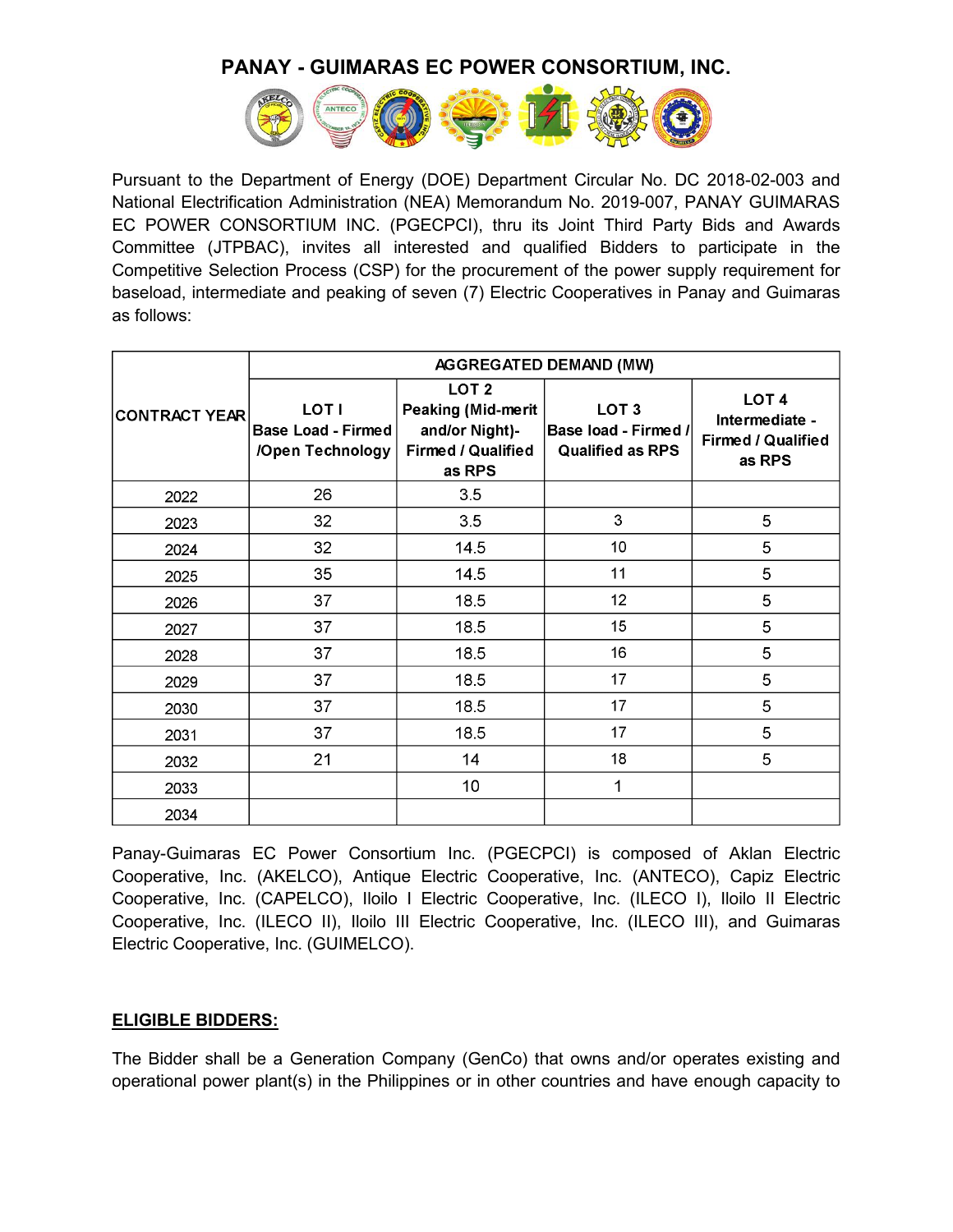

provide the requirement based on the Terms of Reference except for bidders of LOT 4 on which new entrant is allowed.

### **SCHEDULE OF ACTIVITIES:**

The timeline of activities for this CSP is as follows:

| <b>ACTIVITY</b>                                             | <b>DATE</b>               |
|-------------------------------------------------------------|---------------------------|
| <b>First Publication</b>                                    | April 26, 2022            |
| <b>Second Publication</b>                                   | May 3, 2022               |
| Deadline of Payment of bidding documents                    | May 13, 2022 @ 5:00 p.m.  |
| Deadline for Submission of Letter of Intent (LOI)           | May13, 2022 @ 5:00 p.m.   |
| Submission of advance questions /queries                    | May 15, 2022 @ 5:00 p.m.  |
| Pre-Bid Conference - Lot 1                                  | May 24, 2022 @ 9:00 a.m.  |
| Pre-Bid Conference - Lot 2                                  | May 25, 2022 @ 9:00 a.m.  |
| Pre-Bid Conference - Lot 3                                  | May 26, 2022 @ 9:00 a.m.  |
| Pre-Bid Conference - Lot 4                                  | May 27, 2022 @ 9:00 a.m.  |
| Opening of Bids - Lot 1                                     | June 28, 2022 @ 9:00 a.m. |
| Opening of Bids - Lot 2                                     | June 29, 2022 @ 9:00 a.m. |
| Opening of Bids - Lot 3                                     | June 30, 2022 @ 9:00 a.m. |
| Opening of Bids - Lot 4                                     | July 1, 2022 @ 9:00 a.m.  |
| Post-Qualification of Bidder with the Lowest Calculated Bid | July 21-22, 2022          |
| Recommendation of JTWG/JTPBAC to PGECPCI                    | August 24-25, 2022        |
| Notice of Award (NOA)                                       | September 7, 2022         |
| Signing of Power Supply Agreement (PSA)                     | September 14, 2022        |
| <b>ERC Joint Filing</b>                                     | September 29, 2022        |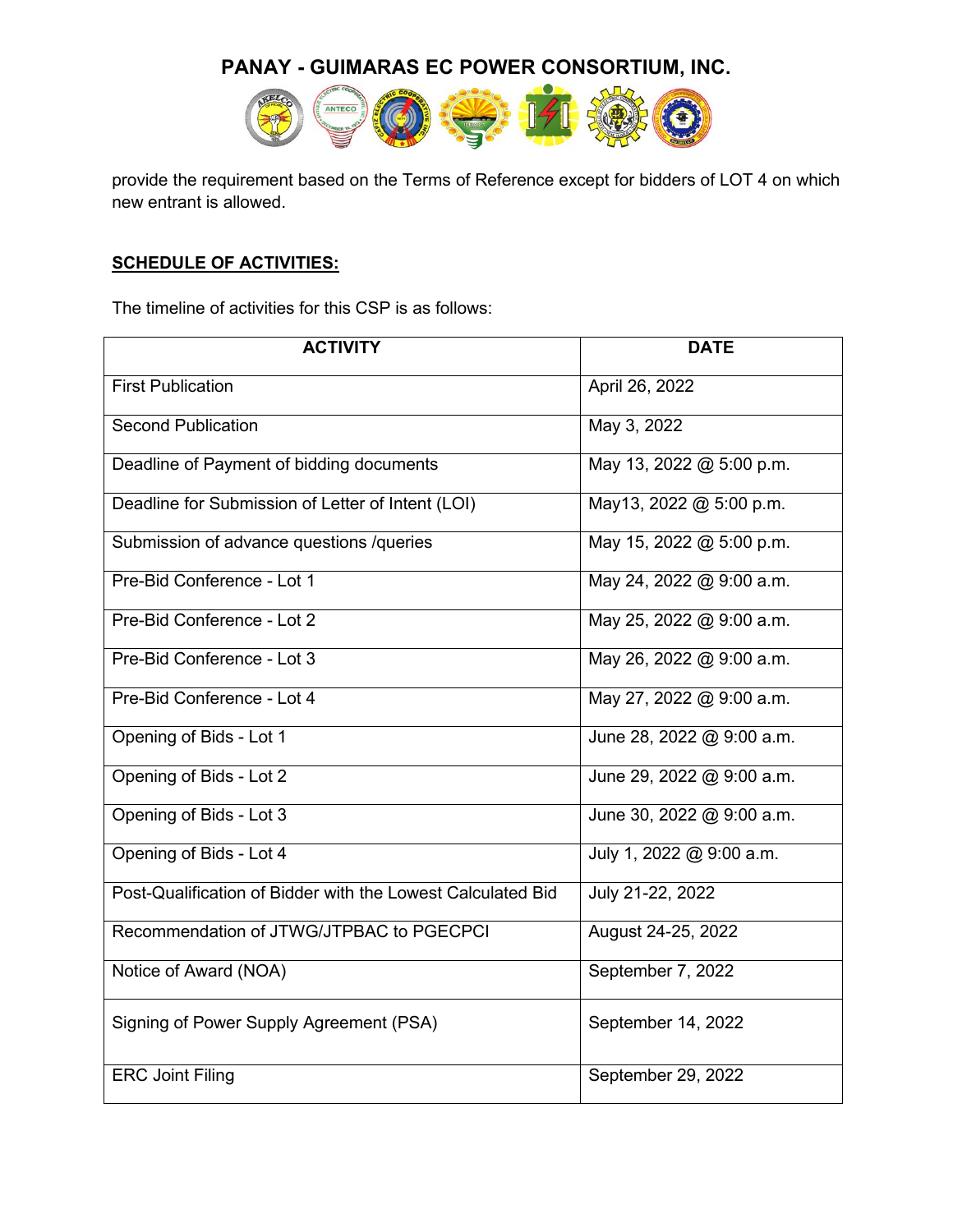

### **BIDDING DOCUMENTS FEE:**

Bidders shall pay a non-refundable Participation (Bidding Documents) Fee equivalent to the following amount on a per lot basis:

| LOT NO. | <b>NON-REFUNDABLE</b><br><b>PARTICIPATION FEE</b><br>(PhP) |
|---------|------------------------------------------------------------|
|         | 500,000.00                                                 |
|         | 150,000.00                                                 |
| 3       | 300,000.00                                                 |
|         | 100,000.00                                                 |

Only Bidders who have paid the Participation (Bidding Documents) Fee on or before 5:00 p.m. of May 13, 2022 shall be allowed to participate in the Pre-Bid Conference and the Opening of Bids.

### **TERMS OF REFERENCE:**

Pursuant to the DOE DC Circular No. DC2018-02-0003 and NEA Memorandum No. 2019-007, Panay-Guimaras EC Power Consortium, Inc. (PGECPCI), through its Joint Third Party Bids and Awards Committee (JTPBAC), invites all interested and qualified suppliers to participate in the Joint Competitive Selection Process with the following minimum requirements: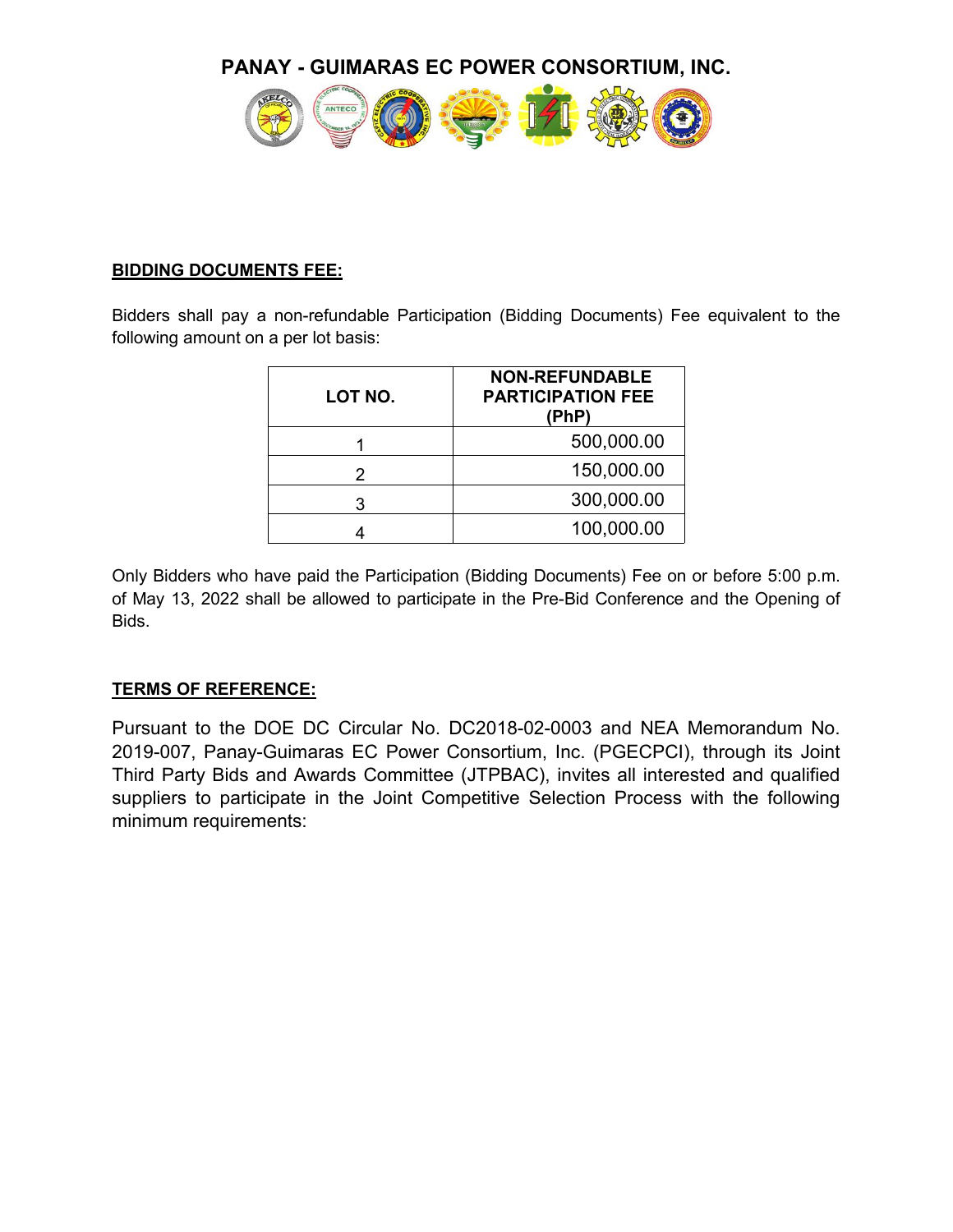

# **TERMS OF REFERENCE**

| <b>LOT NO. /</b>              |                 |              |                | <b>LOT NO. 1</b>                             |                      |       |              |                                                                               |                           | <b>LOT NO. 2</b> |                                  |                               |              |                                |                     |                                       | <b>LOT NO. 3</b>    |                                     |              |                          | <b>LOT NO. 4</b>      |                            |
|-------------------------------|-----------------|--------------|----------------|----------------------------------------------|----------------------|-------|--------------|-------------------------------------------------------------------------------|---------------------------|------------------|----------------------------------|-------------------------------|--------------|--------------------------------|---------------------|---------------------------------------|---------------------|-------------------------------------|--------------|--------------------------|-----------------------|----------------------------|
| <b>REQUIREMENTS</b>           |                 |              |                | <b>Base Load</b>                             |                      |       |              |                                                                               |                           |                  |                                  | Peak (Mid-merit and/or Night) |              |                                |                     | <b>RPS Compliant</b>                  |                     |                                     |              |                          | <b>Embedded</b>       |                            |
| 1. Agreement<br><b>Type</b>   |                 |              |                |                                              |                      |       |              |                                                                               |                           |                  |                                  | Power Supply Agreement (PSA)  |              |                                |                     |                                       |                     |                                     |              |                          |                       |                            |
| 2. Type of<br><b>Contract</b> |                 |              |                | Base load - Firmed                           |                      |       |              |                                                                               | Peaking - Firmed          |                  |                                  |                               |              |                                |                     | Base load - Firmed                    |                     |                                     |              |                          | Intermediate - Firmed |                            |
| 3. Source of<br><b>Power</b>  | Open Technology |              |                |                                              |                      |       |              | Renewable Energy<br>Renewable Energy (Qualified as RPS)<br>(Qualified as RPS) |                           |                  |                                  |                               | as RPS)      | Renewable Energy (Qualified    |                     |                                       |                     |                                     |              |                          |                       |                            |
|                               | ECs             |              |                | Capacity Requirement (MW) @<br>100%CUF       |                      |       | ECs          |                                                                               | Capacity Requirement (MW) |                  |                                  |                               | Year         |                                |                     |                                       |                     | Capacity Requirement (MW) @ 100%CUF |              | Capacity Requirement(MW) |                       |                            |
|                               | Year            | CAP          | GUI            | LEI                                          | <b>ILEIL</b><br>ILE. | Total | Year         | AKE                                                                           | GUI                       | ILE II           | ILE                              | Total                         |              | <b>ANT</b>                     | CAP                 | GUI                                   | ILE II              | ILE III                             | <b>TOTAL</b> |                          |                       |                            |
|                               | 2022            |              | $\mathbf{1}$   | 15                                           | 6                    | 26    | 2022         |                                                                               | 1.5                       |                  |                                  | 3.5                           | 2022         |                                |                     |                                       |                     |                                     |              | Year                     | ILECO <sub>1</sub>    | Total                      |
|                               | 2023            | 6            | $\mathbf{1}$   | 15                                           | 6                    | 32    | 2023         |                                                                               | 1.5                       |                  | $\overline{2}$                   | 3.5                           | 2023         | $\overline{1}$                 |                     |                                       | $\overline{2}$      |                                     | 3            | 2023                     | $\overline{5}$        | 5                          |
|                               | 2024            | 6            | 1              | 15                                           | 6                    | 32    | 2024         | 10                                                                            | 2.5                       |                  | $\overline{2}$                   | 14.5                          | 2024         |                                | 5                   |                                       | $\overline{2}$      |                                     | 10           | 2024                     | -5                    | 5                          |
| 4. Contracted                 | 2025            |              |                | 15                                           |                      | 35    | 2025         | 10                                                                            | 2.5                       |                  | 2                                | 14.5                          | 2025         | 2                              | .5                  |                                       | 2                   |                                     | 11           | 2025                     | -5                    | 5                          |
| Capacity                      | 2026            |              | $\mathbf{1}$   | 15                                           |                      | 37    | 2026         | 10                                                                            | 2.5                       |                  | 2                                | 18.5                          | 2026<br>2027 | $\overline{2}$<br>$\mathbf{3}$ | 5<br>$\overline{7}$ |                                       | 2                   | 2                                   | 12<br>15     | 2026                     | -5                    | 5                          |
|                               | 2027            | $\mathbf{g}$ | $\mathbf{1}$   | 15                                           |                      | 37    | 2027<br>2028 | 10<br>10                                                                      | 2.5<br>2.5                |                  | $\overline{2}$<br>$\overline{2}$ | 18.5<br>18.5                  | 2028         | $\mathsf{3}$                   | $\overline{7}$      |                                       | $\overline{2}$<br>3 | $\overline{2}$<br>$\overline{2}$    | 16           | 2027                     | -5                    | 5                          |
|                               | 2028            |              | 1              | 15                                           | 6                    | 37    | 2029         | 10                                                                            | 2.5                       |                  | 2                                | 18.5                          | 2029         | $\Delta$                       | $\overline{7}$      |                                       | $\mathbf{3}$        | 2                                   | 17           | 2028                     | -5                    | 5                          |
|                               | 2029            | $\mathbf{g}$ | $\overline{1}$ | 15                                           | 6                    | 37    | 2030         | 10                                                                            | 2.5                       |                  | 2                                | 18.5                          | 2030         |                                | $\overline{z}$      |                                       | 3                   | $\overline{2}$                      | 17           | 2029                     | -5                    | 5                          |
|                               | 2030            | 8            | 1              | 15                                           | 6                    | 37    | 2031         | 10                                                                            | 2.5                       |                  | 2                                | 18.5                          | 2031         |                                | 7                   |                                       | 3                   | $\mathcal{L}$                       | 17           | 2030                     | -5                    | 5                          |
|                               | 2031            | 8            | 1              | 15                                           | 6                    | 37    | 2032         | 10                                                                            |                           | Δ                |                                  | 14                            | 2032         |                                |                     |                                       | 3                   | २                                   | 18           | 2031                     | -5                    | 5                          |
|                               | 2032            | 8            |                |                                              | 6                    | 21    | 2033         | 10                                                                            |                           |                  |                                  | 10                            | 2033         |                                |                     | $\overline{1}$                        |                     |                                     | -1           | 2032                     | -5                    | 5                          |
| 5. Contracted                 |                 |              |                | <b>Energy Requirement</b><br>(MWh) @ 100%CUF |                      |       |              |                                                                               | Energy Requirement        | (MWh)            |                                  |                               |              |                                |                     | Energy Requirement<br>(MWh) @ 100%CUF |                     |                                     |              |                          | least 25% Load Factor | Energy Requirement (MWh) @ |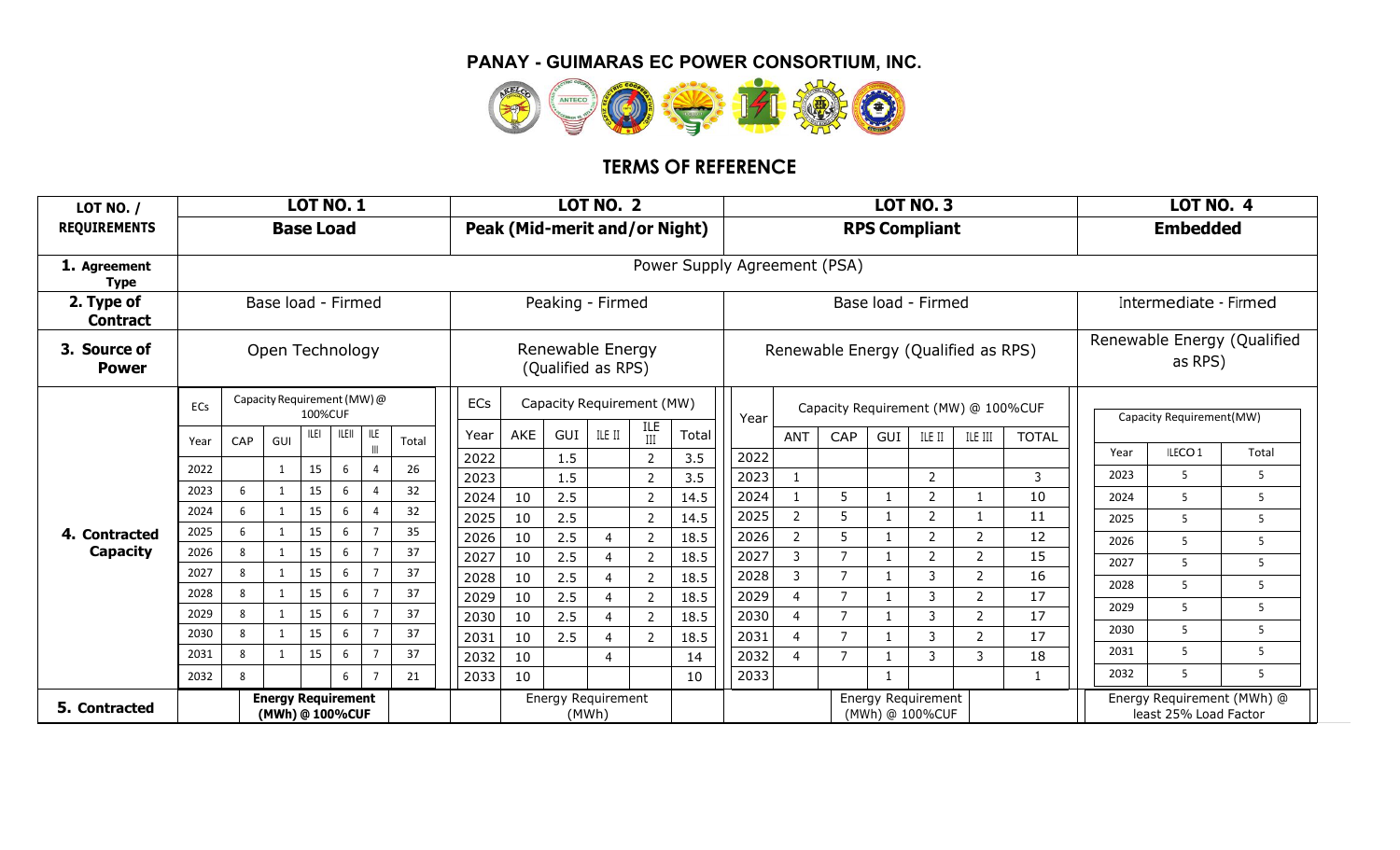

| <b>LOT NO. /</b>                                         | <b>LOT NO. 1</b>                                                         | <b>LOT NO. 2</b>                              | <b>LOT NO. 3</b>                                                                                                                                | LOT NO. 4                                                                                                                                   |
|----------------------------------------------------------|--------------------------------------------------------------------------|-----------------------------------------------|-------------------------------------------------------------------------------------------------------------------------------------------------|---------------------------------------------------------------------------------------------------------------------------------------------|
| <b>REQUIREMENTS</b>                                      | <b>Base Load</b>                                                         | Peak (Mid-merit and/or Night)                 | <b>RPS Compliant</b>                                                                                                                            | <b>Embedded</b>                                                                                                                             |
| <b>Energy</b>                                            | <b>TOTAL</b><br>Year                                                     | <b>TOTAL</b><br>Year                          | <b>TOTAL</b><br>Year                                                                                                                            | ILECO <sub>1</sub><br>Total<br>Year                                                                                                         |
|                                                          | 2022<br>227,760                                                          | 2022<br>5,110                                 | 2022                                                                                                                                            | 2023<br>14,600<br>14,600                                                                                                                    |
|                                                          | 280,320<br>2023                                                          | 2023<br>5,110                                 | 2023<br>26,280                                                                                                                                  | 2024<br>14,600<br>14,600                                                                                                                    |
|                                                          | 280,320<br>2024                                                          | 2024<br>21,170                                | 2024<br>87,600                                                                                                                                  | 2025<br>14,600<br>14,600                                                                                                                    |
|                                                          | 2025<br>306,600                                                          | 21,170<br>2025                                | 2025<br>96,360                                                                                                                                  | 2026<br>14,600<br>14,600                                                                                                                    |
|                                                          | 2026<br>324,120                                                          | 2026<br>27,010                                | 2026<br>105,120                                                                                                                                 | 2027<br>14,600<br>14,600                                                                                                                    |
|                                                          | 2027<br>324,120                                                          | 27,010<br>2027                                | 2027<br>131,400                                                                                                                                 | 2028<br>14,600<br>14,600                                                                                                                    |
|                                                          | 2028<br>324,120                                                          | 27,010<br>2028                                | 2028<br>140,160                                                                                                                                 | 2029<br>14,600<br>14,600                                                                                                                    |
|                                                          | 2029<br>324,120                                                          | 27,010<br>2029                                | 2029<br>148,920                                                                                                                                 | 2030<br>14,600<br>14,600                                                                                                                    |
|                                                          | 2030<br>324,120                                                          | 27,010<br>2030                                | 2030<br>148,920                                                                                                                                 | 2031<br>14,600<br>14,600                                                                                                                    |
|                                                          | 2031<br>324,120                                                          | 27,010<br>2031                                | 2031<br>148,920                                                                                                                                 | 2032<br>14,600<br>14,600                                                                                                                    |
|                                                          | 2032<br>183,960                                                          | 2032<br>20,440                                | 2032<br>157,680                                                                                                                                 |                                                                                                                                             |
|                                                          |                                                                          |                                               | 8,760<br>2033                                                                                                                                   |                                                                                                                                             |
|                                                          |                                                                          | 14,600<br>2033                                |                                                                                                                                                 |                                                                                                                                             |
| 6. Capacity<br><b>Utilization</b><br><b>Factor (CUF)</b> | The Capacity Utilization Factor (CUF)<br>should be based from 70% -100%. |                                               | The Capacity Utilization Factor (CUF) shouldbe based<br>from 70% - 100%.                                                                        | At least 25% load factor                                                                                                                    |
| 7. Dispatch<br><b>Time</b>                               | 0001H-2400H                                                              | 1800H-2200H and/or as dispatchby the<br>buyer | 0001H-2400H                                                                                                                                     | 0800H-1700H                                                                                                                                 |
| 8. Dependable<br><b>Capacity, MW</b>                     | (as aggregated requirement).                                             |                                               | The available un-contracted and dependable capacity of the plant must be higher than the total requirement of thebuyer with at least 10% margin | The available un-contracted and<br>dependable/dispatchable capacity<br>of the plant must behigher of the<br>total requirement of the buyer. |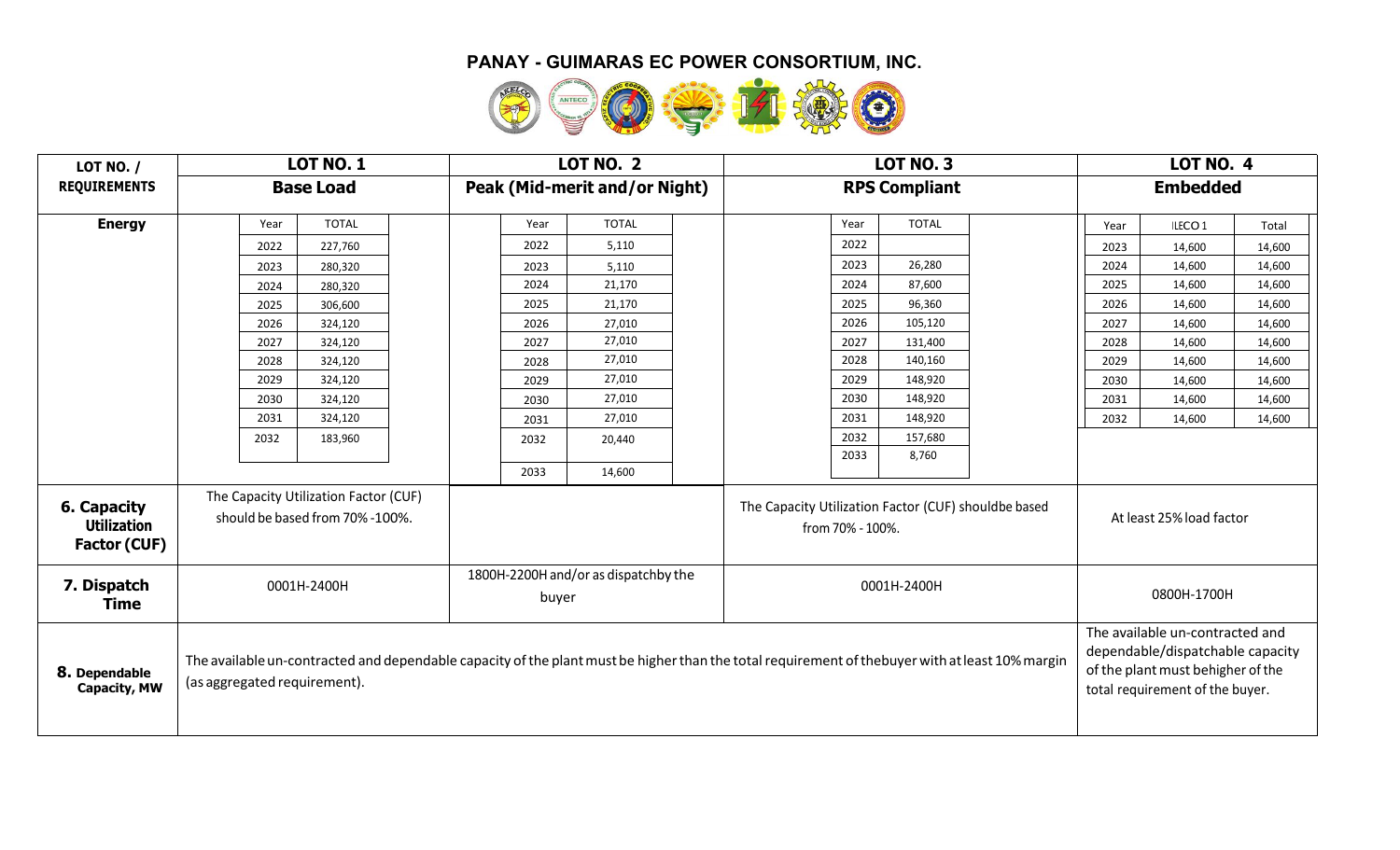

| LOT NO. /                             | LOT NO. 1                                                                                                                                                   | LOT NO. 2                                                                                                                                                                                                                                                                                                            | LOT NO. 3                                                                                                                                            | LOT NO. 4                                                                                         |
|---------------------------------------|-------------------------------------------------------------------------------------------------------------------------------------------------------------|----------------------------------------------------------------------------------------------------------------------------------------------------------------------------------------------------------------------------------------------------------------------------------------------------------------------|------------------------------------------------------------------------------------------------------------------------------------------------------|---------------------------------------------------------------------------------------------------|
| <b>REQUIREMENTS</b>                   | <b>Base Load</b>                                                                                                                                            | <b>Peak (Mid-merit and/or Night)</b>                                                                                                                                                                                                                                                                                 | <b>RPS Compliant</b>                                                                                                                                 | <b>Embedded</b>                                                                                   |
| 9. Plant<br>Capacity                  | The plant details should provide the following:<br>• Total Installed Capacity<br>Dependable/dispatchable capacity<br>Other parameters as may be applicable. | Number of generating units and installed capacity of each unit.                                                                                                                                                                                                                                                      |                                                                                                                                                      |                                                                                                   |
| 10. Inter-<br>connection<br>Agreement |                                                                                                                                                             | Transmission interconnection agreement between NGCP and the Generation company or the Seller. (To guarantee the<br>delivery of contracted supply in agreement to the contract duration period) *Certification from NGCP (approved<br>feasible GIS) for additional installation of the maximum aggregated requirement |                                                                                                                                                      | The Distribution Impact Study<br>(DIS) is Feasible to<br>interconnect to 13.2 kV<br>Feeder Lines. |
| 11. Contract<br><b>Duration</b>       | Capacity).                                                                                                                                                  |                                                                                                                                                                                                                                                                                                                      | The Seller shall supply the Contracted Capacity (CC) and its equivalent Contracted Energy (CE) to the Buyer as stated to item No. 4 (Contracted      |                                                                                                   |
|                                       |                                                                                                                                                             |                                                                                                                                                                                                                                                                                                                      | Buyer will secure their respective contract with the Seller base on the contracted capacity and contract period requirements.                        |                                                                                                   |
| 12. Availability of<br>Supply         |                                                                                                                                                             |                                                                                                                                                                                                                                                                                                                      | The Seller shall ensure supply or cause the supply of the CC and CE by COD at the Delivery Points throughout the duration of the Cooperation Period. |                                                                                                   |
| 13. Schedule of<br><b>Delivery</b>    |                                                                                                                                                             |                                                                                                                                                                                                                                                                                                                      | Based on the requirements as stated in item No. 4 Contracted Capacity. Confirmation of nomination is required from the Seller.                       |                                                                                                   |
| 14. Delivery<br>point                 |                                                                                                                                                             | Delivery Points shall be at the metering point or nodal point of the buyer (usually at NGCP substations) and not on the<br>plant gate of the SELLER's Plant. (SELLER is responsible for line rental).                                                                                                                |                                                                                                                                                      | Delivery Points shall be at the<br>13.2kV side of the buyer as<br>embedded supply.                |
| 15. Tariff<br><b>Structure</b>        | • True Cost of Generation Rate (Php/kWh);<br>• Capacity Fee (Php/kW/month);                                                                                 | 2. Tariff structure shall be broken down but not limited to the following:                                                                                                                                                                                                                                           | The basis for the evaluation of generation cost will be on the yearly Fixed cost for the duration of contracted period.                              |                                                                                                   |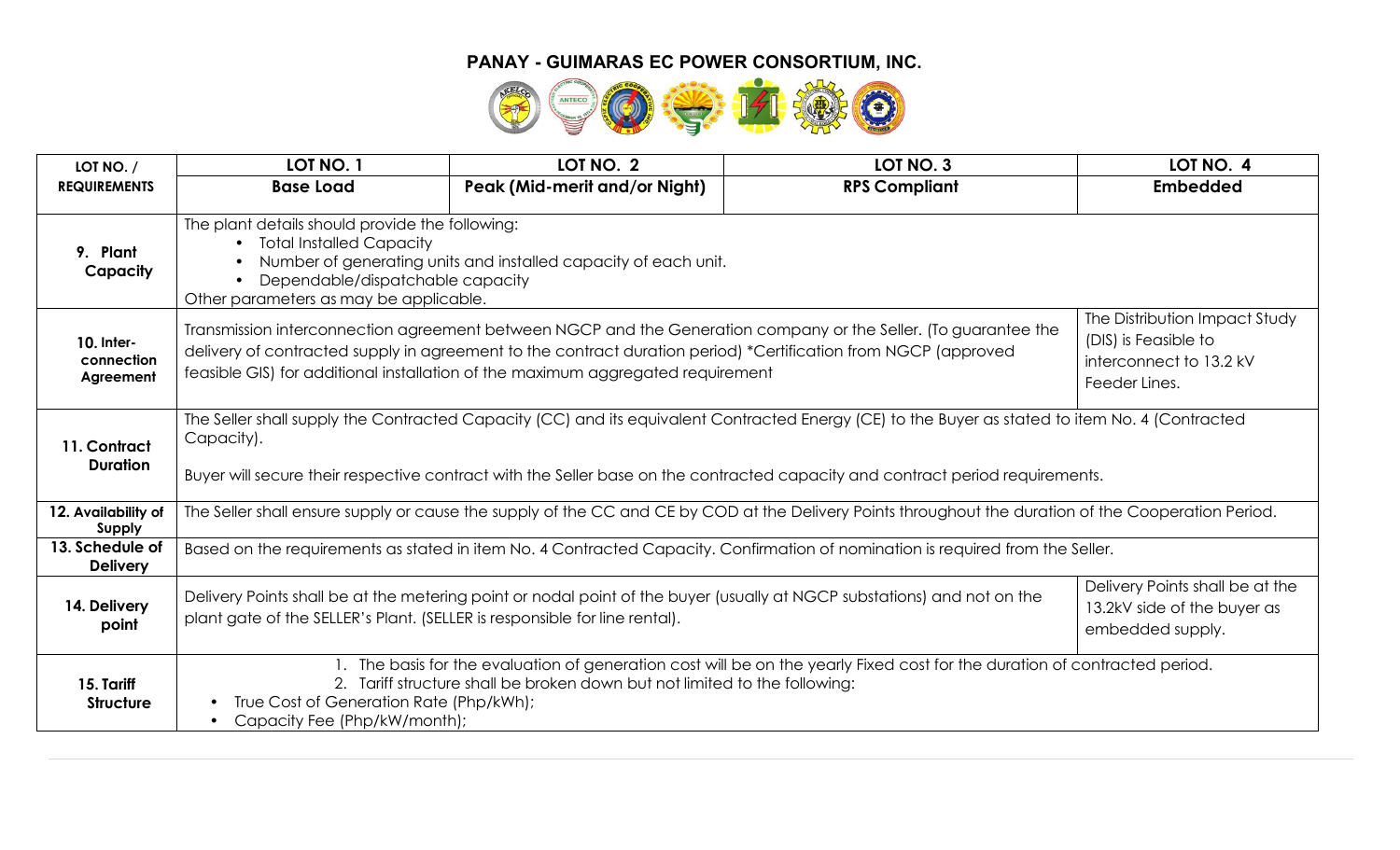

| LOT NO. $/$         | LOT NO. 1                                                        | LOT NO. 2                                                                                                                                                  | LOT NO. 3                                                                                                                                      | LOT NO. 4       |  |  |  |  |  |
|---------------------|------------------------------------------------------------------|------------------------------------------------------------------------------------------------------------------------------------------------------------|------------------------------------------------------------------------------------------------------------------------------------------------|-----------------|--|--|--|--|--|
| <b>REQUIREMENTS</b> | <b>Base Load</b>                                                 | Peak (Mid-merit and/or Night)                                                                                                                              | <b>RPS Compliant</b>                                                                                                                           | <b>Embedded</b> |  |  |  |  |  |
|                     | Fixed O&M (Php/kW/month);                                        |                                                                                                                                                            |                                                                                                                                                |                 |  |  |  |  |  |
|                     |                                                                  | Variable O&M (Php/kWh) No Take-or-Pay (Based on actual energy delivered);                                                                                  |                                                                                                                                                |                 |  |  |  |  |  |
|                     |                                                                  | Fuel Fee (Php/kWh) No Take-or-Pay (Based on actual energy delivered); and                                                                                  |                                                                                                                                                |                 |  |  |  |  |  |
|                     |                                                                  |                                                                                                                                                            |                                                                                                                                                |                 |  |  |  |  |  |
|                     |                                                                  | 3. Additional information to consider in the preparation of generation cost:                                                                               |                                                                                                                                                |                 |  |  |  |  |  |
|                     |                                                                  |                                                                                                                                                            | Specify formula for base fee adjustment affected by factor such as CPI, FOREX & Escalation due to fuel degradation & others.                   |                 |  |  |  |  |  |
|                     | • No indexation or escalation on Capital Recovery Fee (CRF).     |                                                                                                                                                            |                                                                                                                                                |                 |  |  |  |  |  |
|                     | • Fixed O&M fee shall be indexed on Philippine Peso.             |                                                                                                                                                            |                                                                                                                                                |                 |  |  |  |  |  |
|                     | • Variable O&M fee shall be indexed on FOREX and Philippine CPI. |                                                                                                                                                            |                                                                                                                                                |                 |  |  |  |  |  |
|                     |                                                                  | . Fossil fuel is passed on charge based on actual market price but limited to guaranteed fuel rate per Li/kWhr.                                            |                                                                                                                                                |                 |  |  |  |  |  |
|                     | • Lube Oil is based on local market price Li/kWhr.               |                                                                                                                                                            |                                                                                                                                                |                 |  |  |  |  |  |
|                     |                                                                  | • For RE, CRF can be indexed to average FOREX during the construction period.<br>• Present levelized cost of electricity for the duration of the contract. |                                                                                                                                                |                 |  |  |  |  |  |
|                     |                                                                  |                                                                                                                                                            |                                                                                                                                                |                 |  |  |  |  |  |
|                     |                                                                  | 4. Market fees should not be included as buyer's obligation to pay.                                                                                        |                                                                                                                                                |                 |  |  |  |  |  |
|                     | $\bullet$<br>Outage").                                           |                                                                                                                                                            | The Power Plant shall be entitled to seven hundred twenty (720) hours (360 hours -Scheduled and 360 hours - Unscheduled) Outage ("Allowed      |                 |  |  |  |  |  |
|                     |                                                                  | The Allowed Outage shall be computed based on its full load energy or kWh equivalent per billing year.                                                     |                                                                                                                                                |                 |  |  |  |  |  |
|                     |                                                                  |                                                                                                                                                            | At least 720 hours before any Allowed Outage, Seller shall nominate the number of hours for its Allowed Outages, which shall not exceed to 720 |                 |  |  |  |  |  |
| 16. Outage          | hours or equivalent kWh per billing year.                        |                                                                                                                                                            |                                                                                                                                                |                 |  |  |  |  |  |
| <b>Allowance</b>    |                                                                  |                                                                                                                                                            | • Any un-utilized allowed Scheduled and Unscheduled Outage allowance within a calendar year will not be accumulated for use during the         |                 |  |  |  |  |  |
|                     | succeeding years of the cooperation period.                      |                                                                                                                                                            | Buyer's maintenance allowance shall be computed as Maximum demand multiplied by 30 days and by 24 hours.                                       |                 |  |  |  |  |  |
|                     |                                                                  | Scheduled outages shall be provided by the supplier as determined by the grid System Operator.                                                             |                                                                                                                                                |                 |  |  |  |  |  |
|                     |                                                                  | No crediting of Outage Allowance from scheduled to unscheduled and vice versa                                                                              |                                                                                                                                                |                 |  |  |  |  |  |
| 17. Replacement     | • During Allowed Outage                                          |                                                                                                                                                            |                                                                                                                                                |                 |  |  |  |  |  |
|                     |                                                                  |                                                                                                                                                            |                                                                                                                                                |                 |  |  |  |  |  |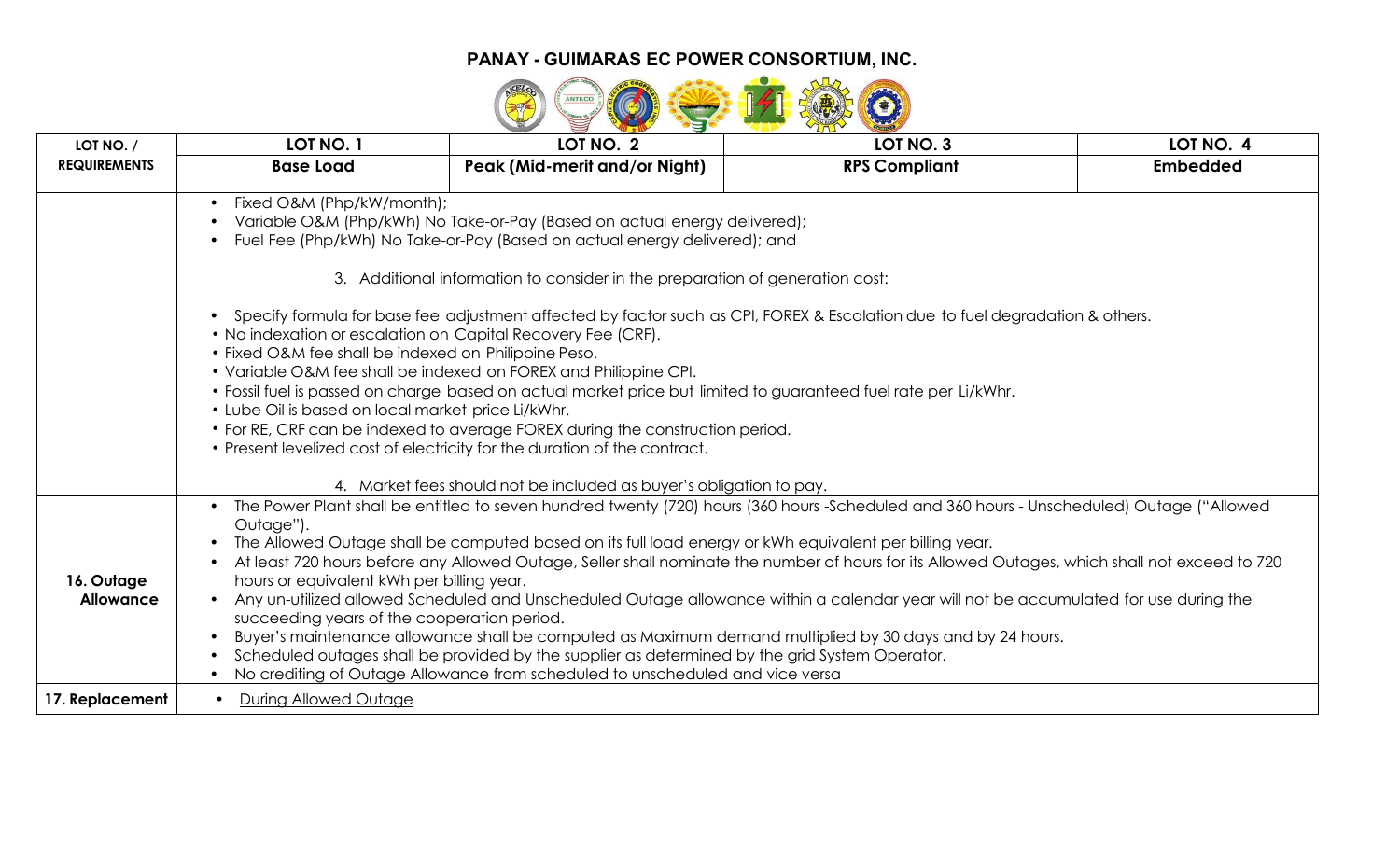

| LOT NO. /                 | LOT NO. 1                                                                                                                                 | LOT NO. 2                                                                                                                                                                                                                                                           | LOT NO. 3                                                                                                                                                                                                                                                                                                                                                                                                                                                                                                                                                                                                                                                                                                                                                                                                                                                                                                                                                                                                                                  | LOT NO. 4       |
|---------------------------|-------------------------------------------------------------------------------------------------------------------------------------------|---------------------------------------------------------------------------------------------------------------------------------------------------------------------------------------------------------------------------------------------------------------------|--------------------------------------------------------------------------------------------------------------------------------------------------------------------------------------------------------------------------------------------------------------------------------------------------------------------------------------------------------------------------------------------------------------------------------------------------------------------------------------------------------------------------------------------------------------------------------------------------------------------------------------------------------------------------------------------------------------------------------------------------------------------------------------------------------------------------------------------------------------------------------------------------------------------------------------------------------------------------------------------------------------------------------------------|-----------------|
| <b>REQUIREMENTS</b>       | <b>Base Load</b>                                                                                                                          | Peak (Mid-merit and/or Night)                                                                                                                                                                                                                                       | <b>RPS Compliant</b>                                                                                                                                                                                                                                                                                                                                                                                                                                                                                                                                                                                                                                                                                                                                                                                                                                                                                                                                                                                                                       | <b>Embedded</b> |
| Power                     | • In Excess of Allowed Outage<br>• In Case of Force Majeure                                                                               | bill the Buyer the Contract Rate, or WESM rates, whichever is applicable.                                                                                                                                                                                           | Seller shall have the right, but not the obligation, to provide the Replacement Power to the Buyer during Allowed Outage. For this purpose,<br>Replacement Power during Allowed Outage shall be billed at Contract Rate, or WESM rates, whichever is applicable.<br>In the event the Allowed Outage is exceeded, Seller shall supply or cause the supply to the Buyer Replacement Power at its own cost. However, the<br>Buyer shall continue to pay the Seller for the Replacement Power at Contract Rate, or WESM rates, whichever is lower.<br>In case of Force Majeure, Seller shall have the right, but not the obligation, to supply Replacement Power to the Buyer. For this purpose, the Seller shall                                                                                                                                                                                                                                                                                                                              |                 |
| 18. Force<br>Majeure (FM) | • Acts of God;<br>$\bullet$<br>and violent demonstrations:<br>$\bullet$<br>$\bullet$<br>• Grid outages<br>plan if a force majeure occurs. | obligations hereunder. Force Majeure events may include without limitation:<br>Floods, tidal waves, explosions, fires, earthquakes, typhoons and other natural calamities;<br>Issuances of executive order or government intervention (e.g. pandemic, closure, etc) | "Force Majeure" shall mean any circumstances beyond the reasonable control of a Party which effectively prevents such Party from performing its<br>Acts of war or the public enemy, whether war be declared or not declared, invasion, armed conflict or act of foreign enemy, attacks by<br>insurgents, acts of terrorism, blockade, embargo, revolution and public disorders, including insurrection, rebellion, civil commotion, sabotage, riots<br>Distribution Utility and the Power Supplier shall jointly establish plans for operating the power plant during Force majeure. Such plans shall include<br>recovery from a local or widespread electrical blackout. The Power Supplier shall comply with the Emergency procedures and provide contingency<br>The Electric Cooperative shall not be required to make payments for any capacity that is undelivered/unutilized.<br>In case of Force Majeure event as indicated above, minimum energy off-take shall be suspended until the effect of FM ends. Actual consumption shall |                 |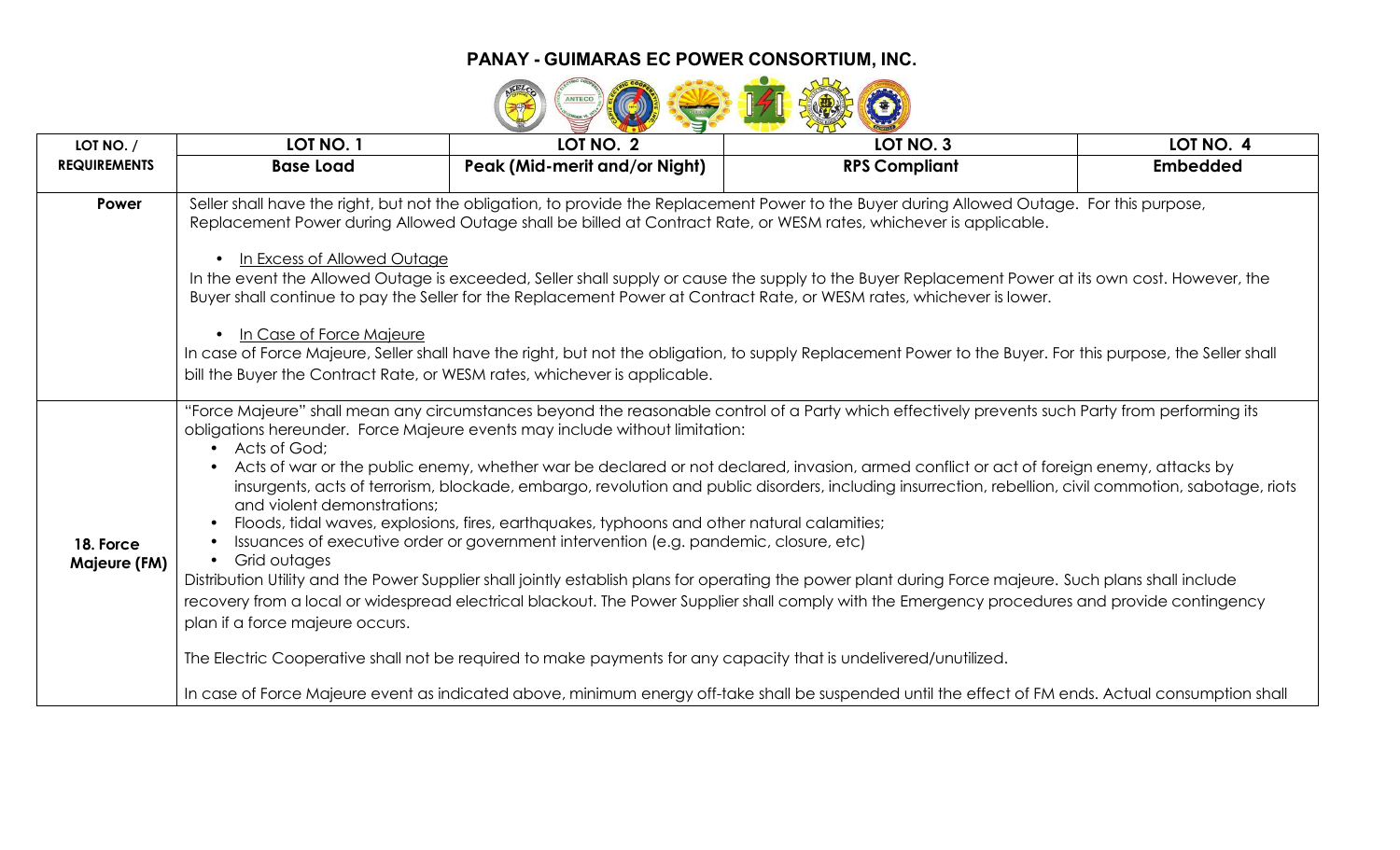

| LOT NO. /                           | LOT NO. 1                                                                                                                                      | LOT NO. 2                                                                                                                                                                                                                                                                                                                                                                                                                                                                                                                                                                                                           | LOT NO. 3                                                                                                                                                                                                                                                                                                                                                                                         | LOT NO. 4       |  |  |  |  |  |
|-------------------------------------|------------------------------------------------------------------------------------------------------------------------------------------------|---------------------------------------------------------------------------------------------------------------------------------------------------------------------------------------------------------------------------------------------------------------------------------------------------------------------------------------------------------------------------------------------------------------------------------------------------------------------------------------------------------------------------------------------------------------------------------------------------------------------|---------------------------------------------------------------------------------------------------------------------------------------------------------------------------------------------------------------------------------------------------------------------------------------------------------------------------------------------------------------------------------------------------|-----------------|--|--|--|--|--|
| <b>REQUIREMENTS</b>                 | <b>Base Load</b>                                                                                                                               | Peak (Mid-merit and/or Night)                                                                                                                                                                                                                                                                                                                                                                                                                                                                                                                                                                                       | <b>RPS Compliant</b>                                                                                                                                                                                                                                                                                                                                                                              | <b>Embedded</b> |  |  |  |  |  |
|                                     | be pro-rated to all the buyer's supplier.                                                                                                      |                                                                                                                                                                                                                                                                                                                                                                                                                                                                                                                                                                                                                     |                                                                                                                                                                                                                                                                                                                                                                                                   |                 |  |  |  |  |  |
|                                     | of the Buyer's captive customers to the contestable market.                                                                                    |                                                                                                                                                                                                                                                                                                                                                                                                                                                                                                                                                                                                                     | The Buyer shall be entitled to a reduction in its Contracted Capacity and Contracted Energy as a result of the transferof any                                                                                                                                                                                                                                                                     |                 |  |  |  |  |  |
| <b>19. RCOA</b><br><b>Reduction</b> | be entitled to RCOA Reduction provided that:<br>switching date<br>Formula:                                                                     | a) That the Transferring Customer was an existing captive customer of the Buyer prior to COD.<br>Customer for the 12 months immediately preceding the switching date.<br>Buyer's power suppliers, Buyer shall be entitled to RCOA reduction provided that:<br>a. The Transferring Customer was an existing captive customer of the Buyer prior to COD;<br>b. The average monthly demand of the Transferring Customer for the 12 months immediately preceding the<br>c. Buyer's RCOA Reduction quantity shall be computed using the following formula:<br>$A_{MW} = \frac{BMW}{\sum_{MML} F_{MMESMMM}}$ $*$ $E_{MW}$ | Scenario 1: If the Transferring Customer transfers to a Retail Electricity Supplier (RES) that is an Affiliate of the Seller, the Buyer shall<br>b) Buyer's RCOA Reduction quantity shall be equivalent to the average monthly demand of the Transferring<br>Scenario 2: If the Transferring Customer transfers to a RES that is not an Affiliate of the Seller and not an Affiliate of anyof the |                 |  |  |  |  |  |
|                                     |                                                                                                                                                | A <sub>MW</sub> -Seller Carve-Out (in MW) which is equivalent to the reduction of Contracted Capacity due to                                                                                                                                                                                                                                                                                                                                                                                                                                                                                                        |                                                                                                                                                                                                                                                                                                                                                                                                   |                 |  |  |  |  |  |
|                                     | switching of Contestable Customer (yearly basis from interval 0001H-2400H)<br>$B_{MW}$ – Contract Capacity (in MW) prior to the reduction date |                                                                                                                                                                                                                                                                                                                                                                                                                                                                                                                                                                                                                     |                                                                                                                                                                                                                                                                                                                                                                                                   |                 |  |  |  |  |  |
|                                     |                                                                                                                                                |                                                                                                                                                                                                                                                                                                                                                                                                                                                                                                                                                                                                                     | $\sum$ $C_{MW}$ – Current Aggregated Capacity (in MW) of suppliers contracted by Buyer, immediately prior tothe                                                                                                                                                                                                                                                                                   |                 |  |  |  |  |  |
|                                     | reduction date                                                                                                                                 |                                                                                                                                                                                                                                                                                                                                                                                                                                                                                                                                                                                                                     |                                                                                                                                                                                                                                                                                                                                                                                                   |                 |  |  |  |  |  |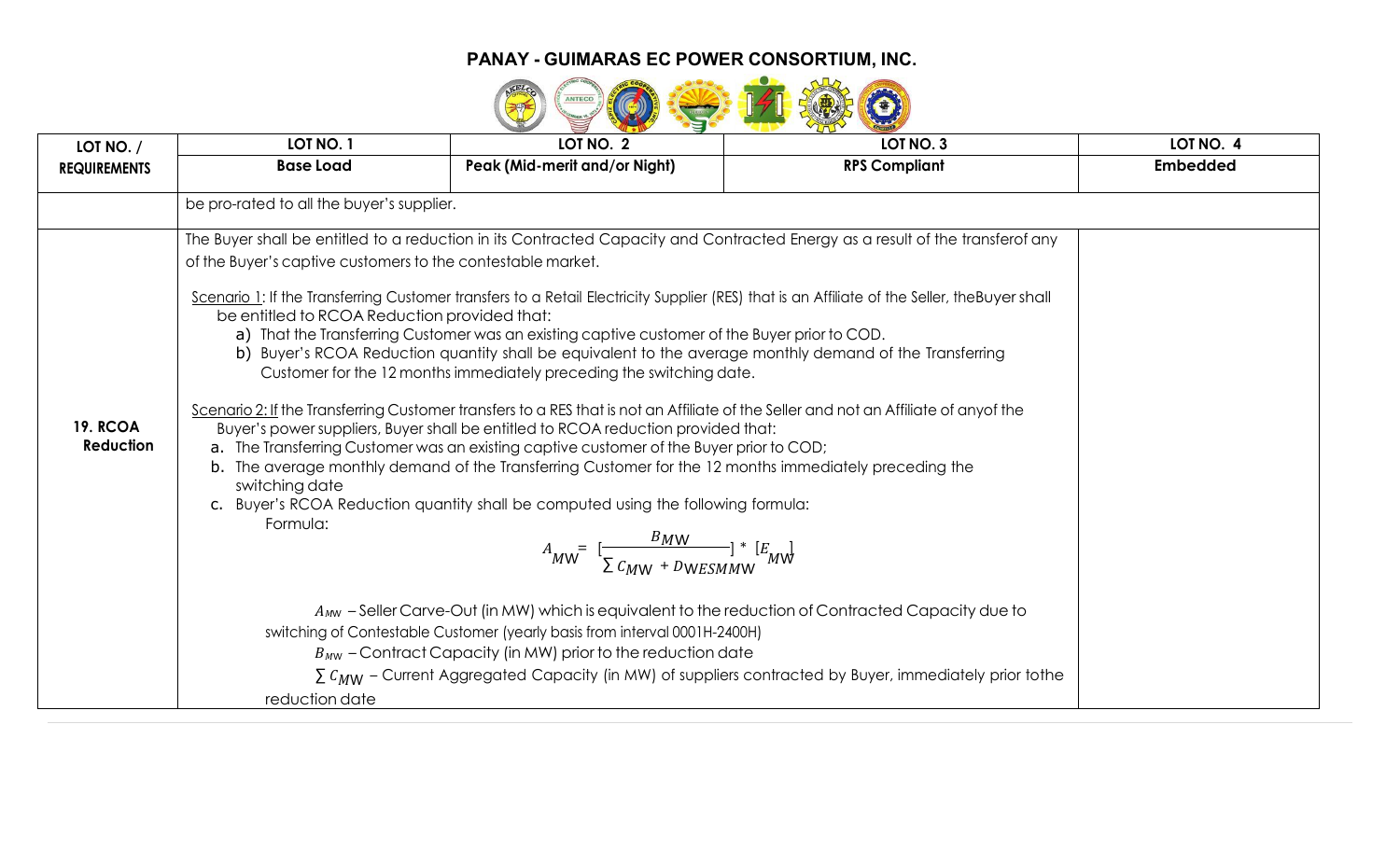

| LOT NO. /               | LOT NO. 1                                    | LOT NO. 2                                                                                                        | LOT NO. 3                                                                                                                                                          | LOT NO. 4       |  |  |  |  |
|-------------------------|----------------------------------------------|------------------------------------------------------------------------------------------------------------------|--------------------------------------------------------------------------------------------------------------------------------------------------------------------|-----------------|--|--|--|--|
| <b>REQUIREMENTS</b>     | <b>Base Load</b>                             | Peak (Mid-merit and/or Night)                                                                                    | <b>RPS Compliant</b>                                                                                                                                               | <b>Embedded</b> |  |  |  |  |
|                         |                                              |                                                                                                                  | DWESMMW-Annual Average Exposure (Purchases, in MW) of Buyer to the Wholesale Electricity SpotMarket,                                                               |                 |  |  |  |  |
|                         |                                              | immediately prior to the reduction date                                                                          |                                                                                                                                                                    |                 |  |  |  |  |
|                         |                                              |                                                                                                                  | $E_{MW}$ – Capacity for Switching (in MW), equivalent to the Average Demand of contestable customersfor                                                            |                 |  |  |  |  |
|                         |                                              | the 12 months immediately preceding the reduction date.                                                          |                                                                                                                                                                    |                 |  |  |  |  |
|                         |                                              | The Contract Capacity and Associated Energy shall be reduced equivalent to the reduction in the demand of        |                                                                                                                                                                    |                 |  |  |  |  |
|                         |                                              | affected ECs by reason of the implementation of Retail Competition and Open Access, the Renewable Energy Law, or |                                                                                                                                                                    |                 |  |  |  |  |
|                         | other relevant Laws and Legal Requirements.  |                                                                                                                  |                                                                                                                                                                    |                 |  |  |  |  |
| 20. Currency            | Price offer shall be in Philippine Peso, Php |                                                                                                                  |                                                                                                                                                                    |                 |  |  |  |  |
| 21. Regulatory          |                                              |                                                                                                                  | The Power Supplier shall make the necessary adjustment in accordance with the directive of the ERC. Downward adjustment in the rates shall not be aground for      |                 |  |  |  |  |
| <b>Approvals</b>        |                                              | the termination of the contract and the EC should not be made to shoulder the incremental difference.            |                                                                                                                                                                    |                 |  |  |  |  |
|                         |                                              |                                                                                                                  | The Supplier shall be penalized with an administrative fee of P0.25/kWh on top of the replacement power cost in cases of the following events and                  |                 |  |  |  |  |
| 22. Penalties           | circumstances:                               |                                                                                                                  |                                                                                                                                                                    |                 |  |  |  |  |
|                         |                                              | Delay in Commercial Operation Date (COD); and                                                                    |                                                                                                                                                                    |                 |  |  |  |  |
|                         | Failure of delivery of power.                |                                                                                                                  |                                                                                                                                                                    |                 |  |  |  |  |
|                         |                                              |                                                                                                                  | In case the required years of experience are not met, the Bidders may opt to submit detailed plan on how it intends to operate and maintain the generating         |                 |  |  |  |  |
| 23.                     |                                              |                                                                                                                  | facilities in accordance with the Philippine Grid and Distribution Codes, existing industry standards and applicable Philippine laws. The detailed plan must state |                 |  |  |  |  |
| Eligibility<br>Require- |                                              | judicial, who will operate and maintain the generating facilities. The detailed plan must contain the following: | how the bidder shall operate and maintain the generating facilities as well as the experience and technical capability of thepersons, whether natural or           |                 |  |  |  |  |
| ments                   | Executive Summary;                           |                                                                                                                  |                                                                                                                                                                    |                 |  |  |  |  |
|                         |                                              | Description of the plan for the operation and maintenance of generating facilities;                              |                                                                                                                                                                    |                 |  |  |  |  |
|                         |                                              |                                                                                                                  | Proposed table of organization including job descriptions, technical qualifications and experience of the management and technical team; and                       |                 |  |  |  |  |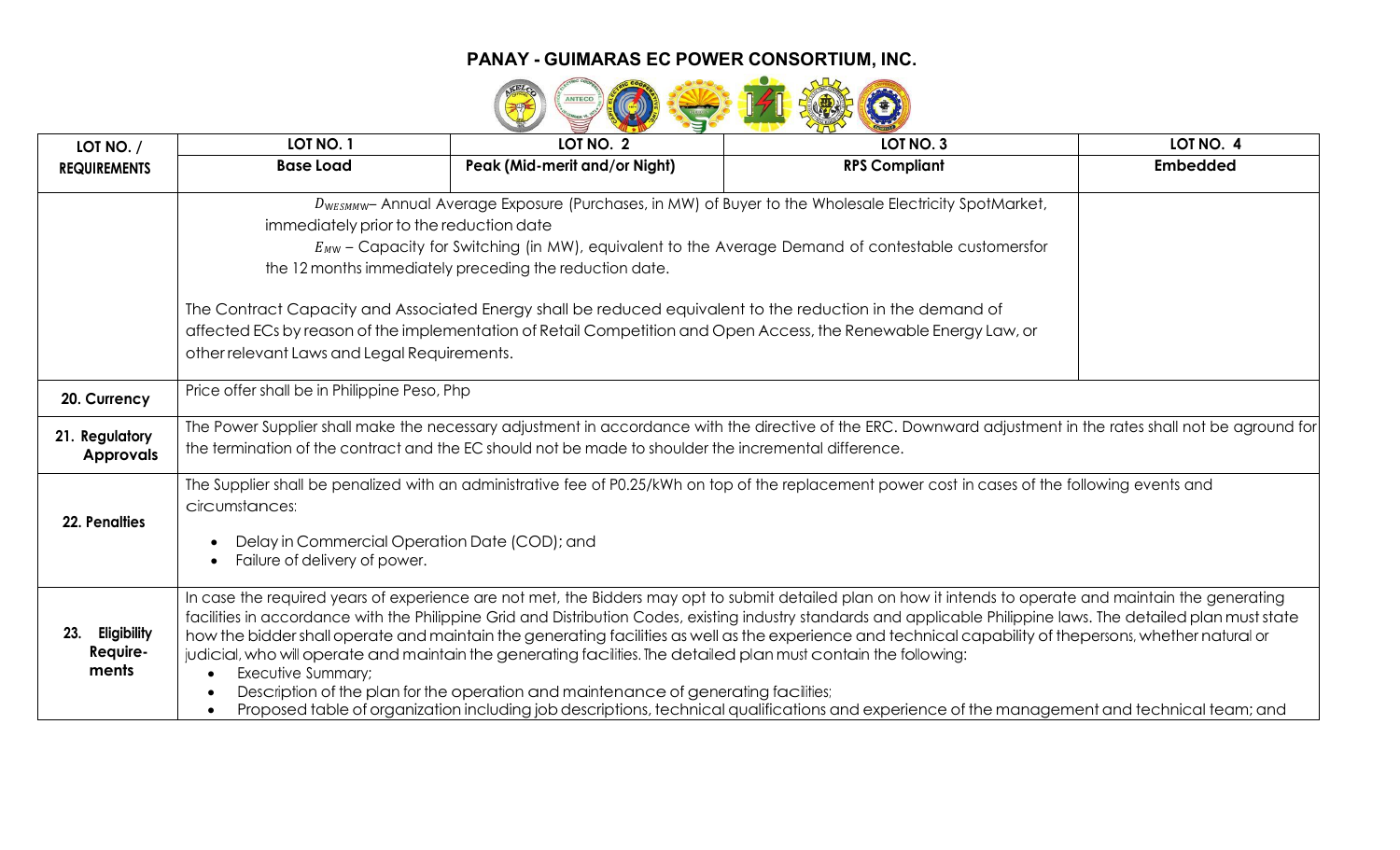

| LOT NO. /                                           | LOT NO. 1                                                                                                                                                                  | LOT NO. 2                                                                                                                                                                                                                                                                                                                                                                                                                                                                                                                                                                                                                                                                                                   | LOT NO. 3            | LOT NO. 4       |
|-----------------------------------------------------|----------------------------------------------------------------------------------------------------------------------------------------------------------------------------|-------------------------------------------------------------------------------------------------------------------------------------------------------------------------------------------------------------------------------------------------------------------------------------------------------------------------------------------------------------------------------------------------------------------------------------------------------------------------------------------------------------------------------------------------------------------------------------------------------------------------------------------------------------------------------------------------------------|----------------------|-----------------|
| <b>REQUIREMENTS</b>                                 | <b>Base Load</b>                                                                                                                                                           | Peak (Mid-merit and/or Night)                                                                                                                                                                                                                                                                                                                                                                                                                                                                                                                                                                                                                                                                               | <b>RPS Compliant</b> | <b>Embedded</b> |
|                                                     |                                                                                                                                                                            | Environmental and social obligations compliance programs.                                                                                                                                                                                                                                                                                                                                                                                                                                                                                                                                                                                                                                                   |                      |                 |
| 24. Ground for<br><b>Termination of</b><br>Contract | Events of default;<br>Non-fulfillment of conditions for effective date;<br>Events of Force Majeure; and<br>$\bullet$<br>Discontinue operations;<br>Declares bankruptcy; or | The Buyer/Off-taker may terminate the Agreement by written notice to the Supplier in cases of:<br>Non-occurrence of Commercial Operation Date;<br>Expiration of cooperation period and/or Upon Mutual Agreement;<br>When the Supplier fails to supply for a period of Sixty (60) days for reason wholly attributable to its fault and/or negligence, provided that, the Supplier<br>fails to take reasonable actions or remedies to solve its inability to deliver capacity and energy.<br>The Supplier may terminate the Agreement by written notice to the Buyer/Off-taker when the Buyer/Off-taker:<br>Any financial obligation of the Customer is not paid when due within any applicable grace period. |                      |                 |
| 25. Other terms                                     |                                                                                                                                                                            | The Supplier shall extend Prompt Payment Discount (PPD) based from the total billed amount (net of VAT) for the following:<br>• 3.2%, seven (7) working days after receipt of power bill                                                                                                                                                                                                                                                                                                                                                                                                                                                                                                                    |                      |                 |
| And<br>conditions                                   | $\bullet$                                                                                                                                                                  | 2.5% ten (10) working days after receipt of power bill                                                                                                                                                                                                                                                                                                                                                                                                                                                                                                                                                                                                                                                      |                      |                 |
|                                                     |                                                                                                                                                                            | Other discounts offer by the Supplier shall be included in the evaluation of the levelized offer.                                                                                                                                                                                                                                                                                                                                                                                                                                                                                                                                                                                                           |                      |                 |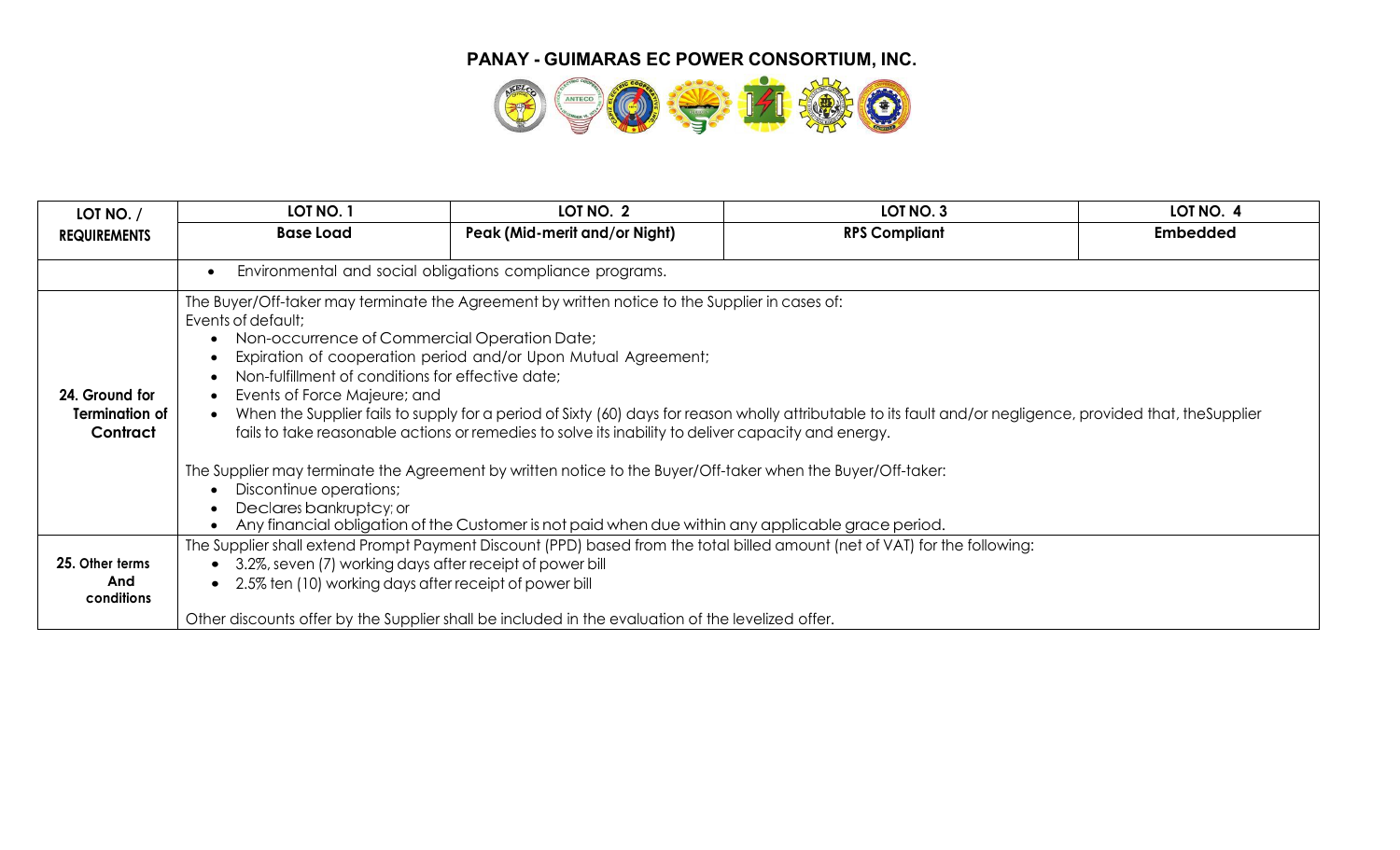

|                                  | In the event that the bid offer or Levelized Cost of Energy (LCOE) throughout the duration of contracted period is higher than the simulated rate impactof any<br>of the participating coop, the TPBAC has the right to disqualify the said bid offer.                                                                       |
|----------------------------------|------------------------------------------------------------------------------------------------------------------------------------------------------------------------------------------------------------------------------------------------------------------------------------------------------------------------------|
| 26. Reservation<br><b>Clause</b> | The simulated average lowest generation cost of participating coop per lot will be the basis of the reserve/cap rate that will be open during the opening of<br>bids prior to the opening of technical and financial proposal.                                                                                               |
|                                  | In case of reduction of demand due to the expansion of franchise of other distribution or private utility or other circumstances that may affect the EC's franchise<br>and will eventually result to the transfer of customers or takeover of existing distribution assets or facilities, the contracted demand of affected. |